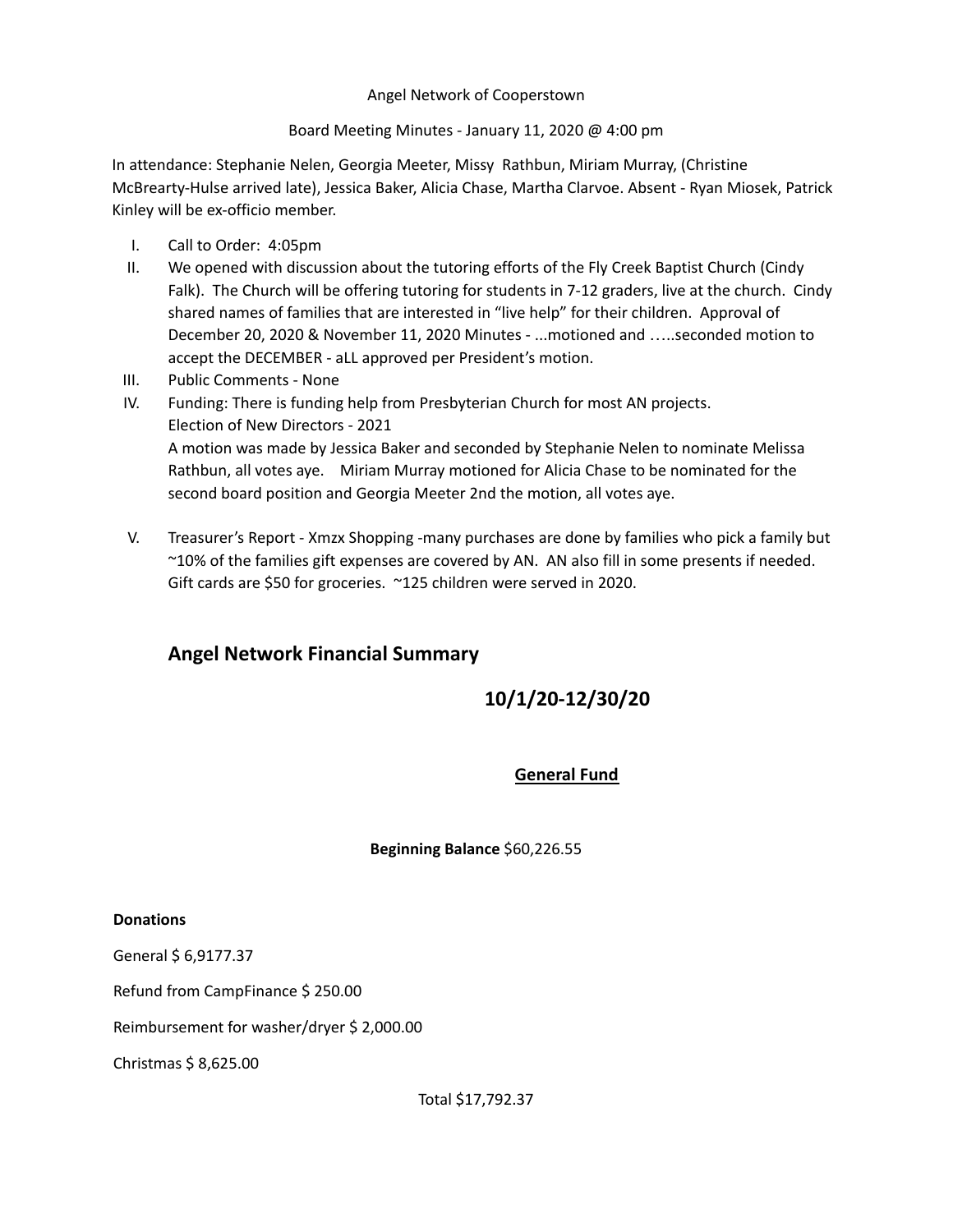#### **Expenses**

Assisting Families \$ 3,555.52

Christmas \$ 5,008.47

Operational Expense \$ 449.85

Back To School \$ 665.67

Rent \$ 500.00

Insurance \$ 456.16

Donation \$ 75.00

Website \$ 364.87

Tutoring \$ 300.00

Thanksgiving \$ 301.43

Total Expenses \$11,676.97 **Ending Balance \$66,341.95**

Miriam reviewed our committees for new board members.

#### VI. Committee Reports

- A. MNC Hoping to open on Jan. 20th and stay open. Clarvoe stats on shoppers and volunteers and minutes of shopping, etc. Clarvoe also shared a policy for board review.
- B. Fundraising- Stephanie Oceguera reported that www.32 auction.com, runs auctions at a low cost of \$280. She likes this company but we have to take the photos. Clarvoe, Meeter, Oceguera are willing to set up photos while we catalog items. Set a goal for the fundraiser. We might use Christina's shop to use as a pick-up site. Miriam and Liam Murray can be the movers of items from Oceguera's to McBrearty's shop on 80. Stephanie will be sharing possible dates for inventory, picture taking and moving items to McBrearty's.
- C. Grants May Leinhart will be applying for three grants.
- D. Finance Committee creation Miriam is willing to serve and J. Baker.
- VII. New Business
	- A. Request Continuation of tutoring pod 1. Tutoring pod for one child and want to continue into 2021. \$25 a week. -

Another Mom has two school aged children that would benefit greatly from attending a pod. At this time they cannot afford to attend this pod more than once a week. Mom is interested in having the children attend 2-3 days a week when our school is 100% remote, or 2 days a week if our school is in hybrid mode. The cost of the pod currently is \$35/ per day per child. Mom would really want to stay within this current pod as it keeps their circle small regarding COVID 19 exposure and this pod is only 5 minutes away from her home so she can drop them off and pick them up without missing work."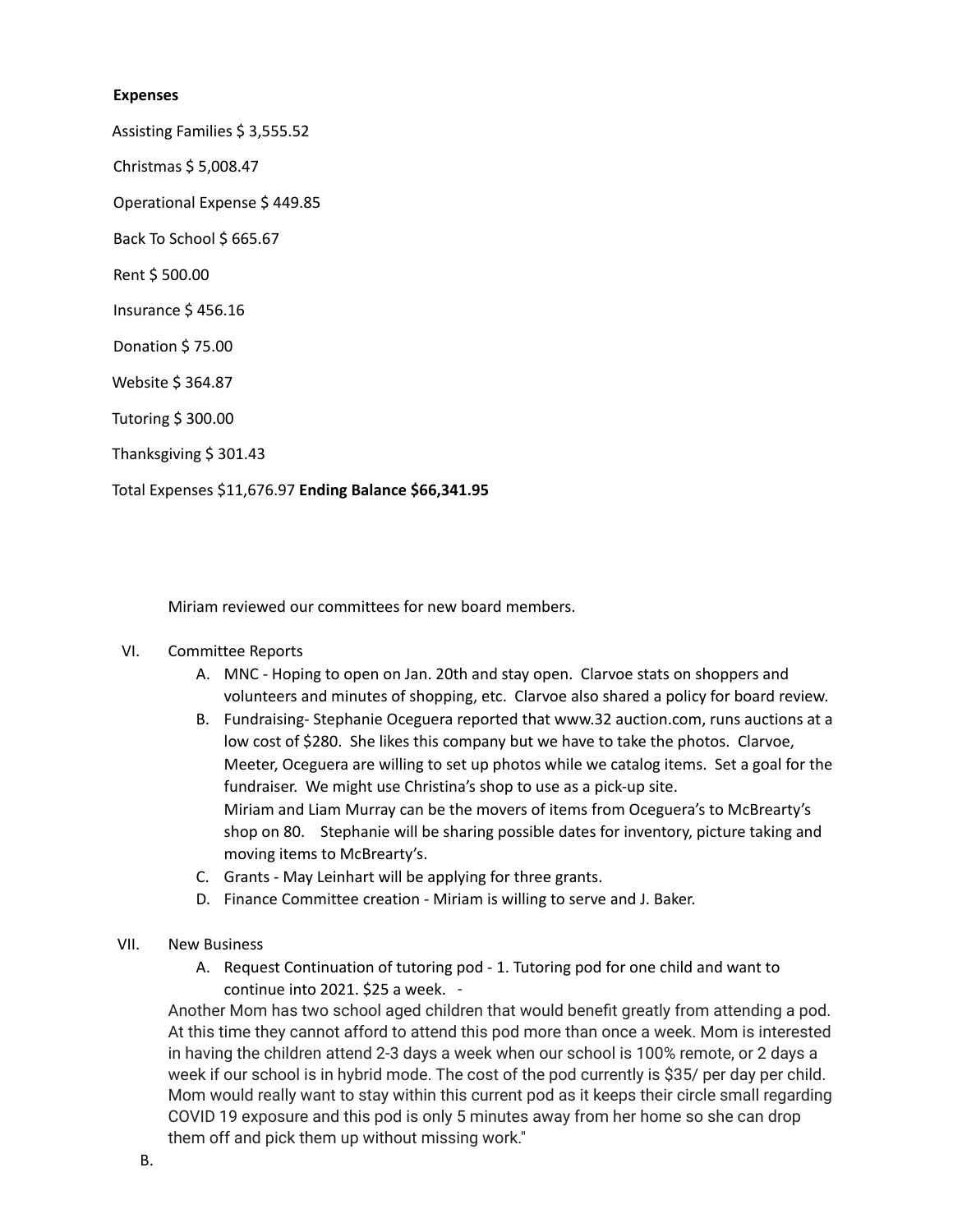- C. 2. New family guidance counselor submitted for a tutoring pod, 2 school age children who would like a tutoring pod for \$35 a week per person. They would like to attend pod at Best Western.\$35 a day per child. 2 children for one week would be \$350 a week. They will meet every day each week. This is instead of school. If school opens they will go back to school. Motion covers both families till end of February. Motion carried all votes aye. I believe Georgia Meeter motioned, not sure who seconded. Stephanie Nelen emailed post meeting that the need for the family would be weekly help from MJ, Sara said the request for when school is 100% remote is 2-3 days a week and hybrid 2 days.
- D. 3 Large Microwaves donated from Home Depot. Offering to families and then put in auction if they don't -find a home.
- E. Scheduling 2021 board meetings Mondays are generally good with everyone. 5pm will be the regular time, Meeter and Oceguera moved all votes aye. Motioned approved.
- VIII. Old Business
	- A. Final strategic Plan review Thursday, Jan. 28th 4:30-6:30pm
	- B. Committee structuring we are to think about how we want to restructure committees.

Adjourned at 5:26pm Clarvoe motioned and Oceguera 2nd, all votes aye..

IX. Next Board Meeting: February 1st, 2021 - Monday - 5pm